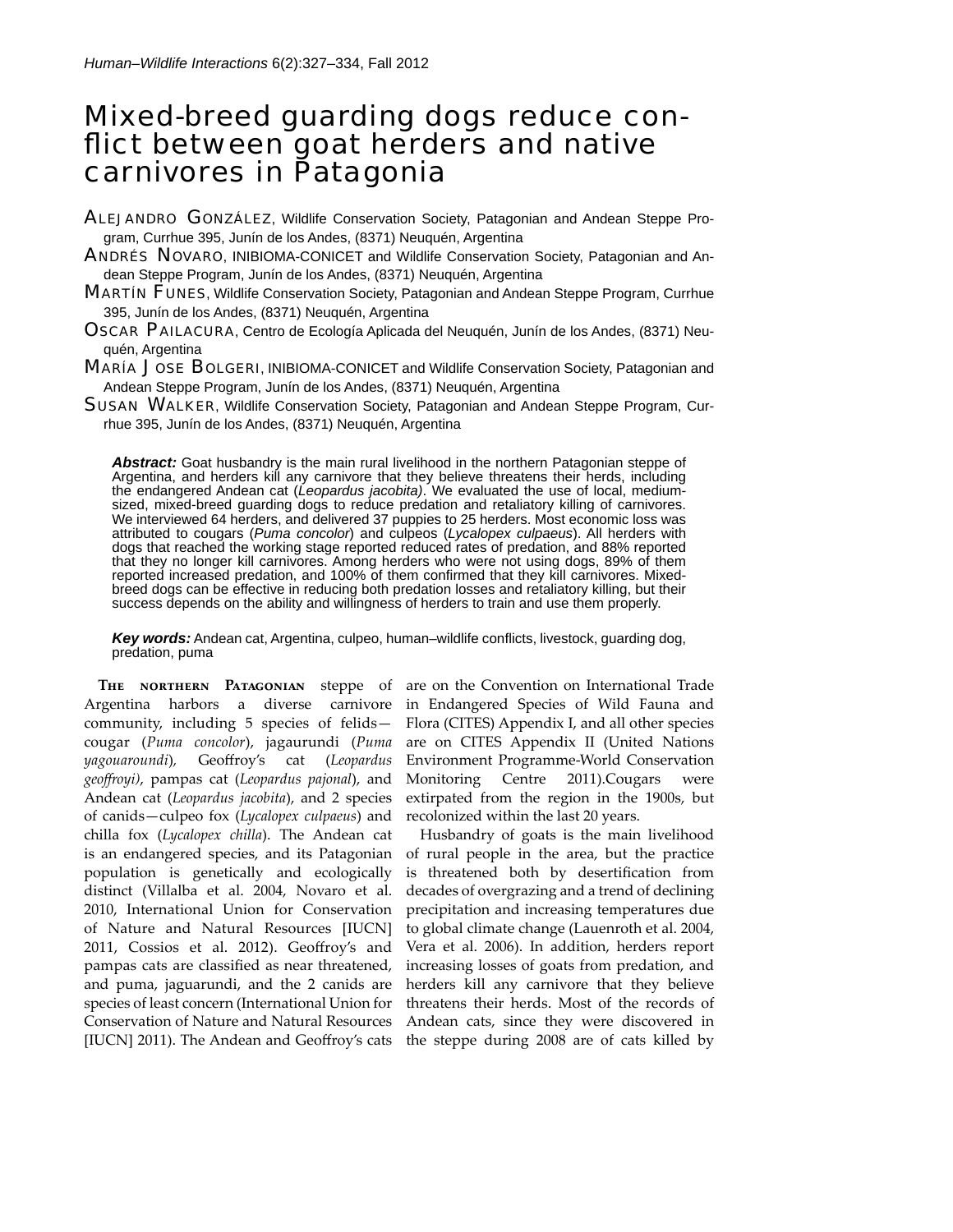

**Figure 1**. Location of study area in Mendoza and Neuquén provinces, Argentina, where interviews were carried out, sites where livestock guarding dogs were used, and provincial protected areas. Inset shows location of study area in South America.

goat herders (Martinez et al. 2008, Novaro et and Woodruff 1988, Rigg 2001, Marker et al. al. 2010). Therefore, both the preservation of the livelihood of these low-income herders and the conservation of the diverse carnivore community, especially the endangered Andean cat, depend on developing effective methods to reduce predation losses and retaliatory killing of carnivores.

 Livestock guarding dogs have been used for at least 6,000 years (Rigg 2001) and have been shown to be effective in reducing predation on sheep by canid predators and bears (McGrew and Blakesley 1982, Andelt and Hopper 2000, Rigg et al. 2011). For most of this time, dogs used for guarding livestock were simply selected from among locally available dogs that showed appropriate behavior (Rigg 2001, Coppinger and Coppinger 2005, Gehring et al. 2010*a*). Today, there are almost 40 specialized breeds that were developed in different parts of the world for this purpose. These largebodied, purebred dogs have been the subject of numerous reviews and evaluations of their use and efficacy, based largely on reports by producers using the dogs (McGrew and Blakesley 1982, Coppinger et al. 1988, Green

2005, Otstavel et al. 2009).

However, large-bodied, purebred dogs are not practical for goat herders in northern Patagonia because these herders cannot afford them. Mixed-breed dogs are used successfully as livestock guarding dogs by Navajos in the southwestern United States (Black 1981, Black and Green 1984), and their use has been reported in some other places (Black and Green 1984, Coppinger et al. 1985, Rigg 2001). We found that a few goat herders in northern Patagonia were also using local, mixed-breed dogs to guard their herds, some with support of the Department of Renewable Natural Resources of the province of Mendoza. We initiated a pilot project to expand the use of these dogs to herders and to evaluate their efficacy in reducing predation on goats and retaliatory killing of carnivores. These medium-sized (15 to 18 kg) dogs are products of generations of selection for the local environment, are free or inexpensive to obtain, and do not require as much food as the larger, purebred guarding dogs. We report results of this pilot project carried out from 2005 to 2011.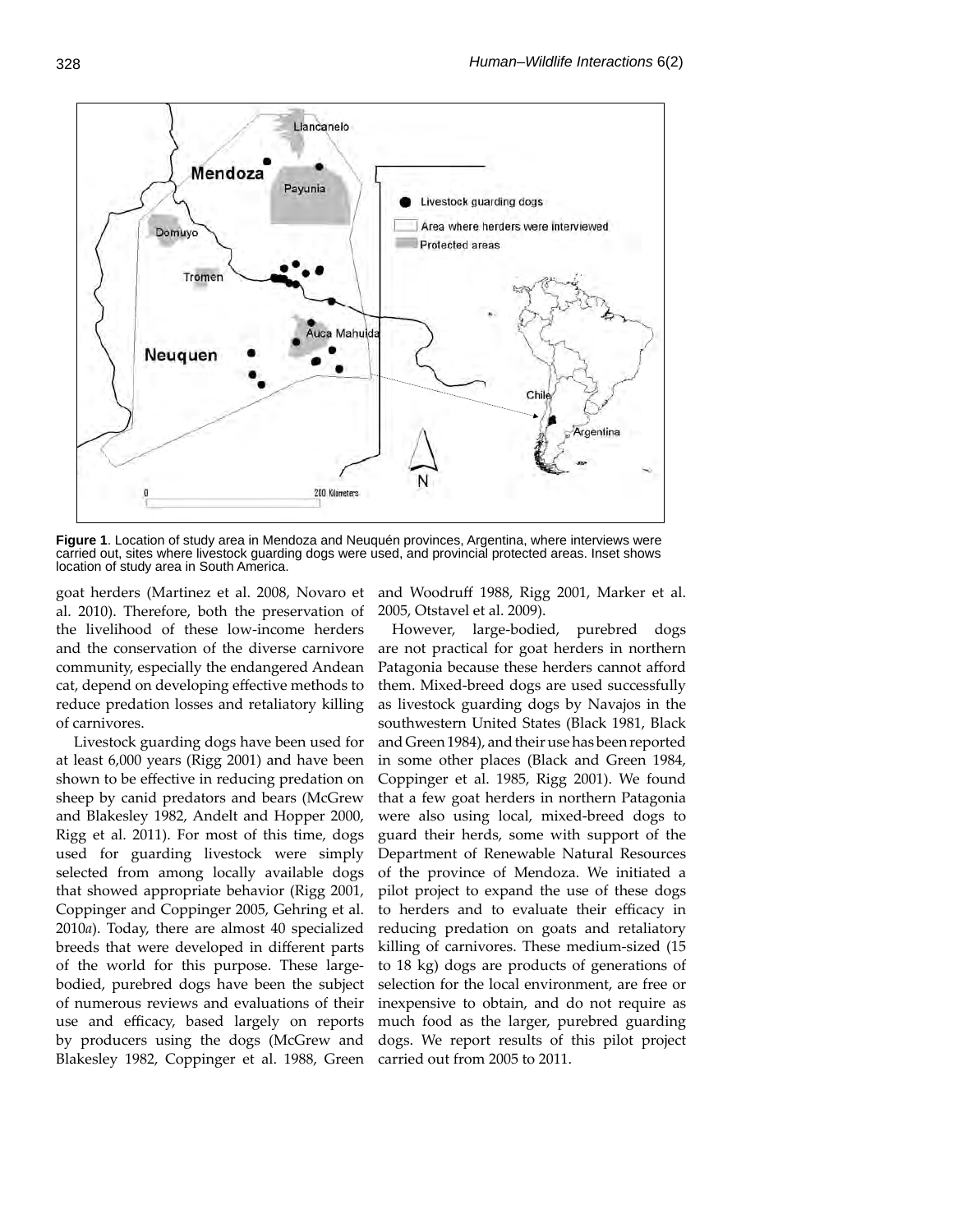**Study area**

# **Methods**

The project took place in the northernmost portion of the Patagonia region of Argentina, in the provinces of Mendoza and Neuquén (Figure 1). Topography includes old volcanic cones, high plateaus, and plains. The habitats are mixed grass-shrub steppes, and the climate is dry and cold, with frosts nearly year-round. January is the hottest month, with a mean maximum temperature of  $30.5^{\circ}$  C, and July is the coldest month, with a mean minimum of 0.7o C. Annual precipitation averaged 142 mm (SD = 83), 84 mm (SD = 85), and 135 mm (SD  $= 42$ ) at 3 different weather stations within the study area between 2002 and 2010 (Autoridad Interjurisdiccional de Cuencas, <www.aic.gov. ar>).

The rural population has declined over the last 30 years (15% between 1990 and 2000), while cities and towns have grown (28% between 1990 and 2000; Instituto Nacional de Estadística y Censos 1991, 2001). The region has been subject to intense activity by oil companies for several decades, and since 1993 has produced 42% of the oil and 55% of the gas in Argentina (Instituto Argentino del Petróleo y el Gas, 2012).

### **Herder interviews**

From 2005 to 2011, we interviewed 64 herders in an area of approximately 57,000 km<sup>2</sup> about predation on their livestock by different carnivore species; economic losses to predation; and management, size, and composition of herds. Because our primary purpose was to reduce conflict between goat herders and carnivores, interviews were concentrated in areas of conservation importance for the Andean cat or areas important for other wildlife where conflict with pumas and culpeos was high and herders requested our assistance or assistance from government agencies to reduce predation on their goats. Therefore, the results may not represent the full range of situations in this large area. The interviews were semi-structured, faceto-face interviews carried out at the herders' homes, and we did not obtain responses to all questions from all of the herders interviewed. Sample sizes (*n*) for results presented are based on the number of interviewees from which we obtained a response for that question.

During these interviews, we identified 25



**Figure 2**. Mixed-breed puppies that were born within the area shortly before the birthing period for goats were delivered to herders.

herders who were willing to try out mixedbreed livestock guarding dogs to protect their goats. After the first dogs were working, we produced a video featuring herders successfully using dogs to explain their training and use to other herders. The video was particularly effective in recruiting additional herders to use dogs. All 25 herders who received dogs were interviewed about the behavior of the dog during monthly or bi-monthly visits during the training period. The herders with dogs that successfully reached the working stage were subsequently interviewed about the dogs' behavior, their satisfaction with the performance of the dogs, trends in depredation losses, and additional methods of predation control that they used. A control group of 9 herders in the same area that was not using guard dogs was also interviewed about trends in predation losses and methods of predation control used.

## **Care and training of guarding dogs**

Care and training of puppies raised to be livestock guarding dogs was based on protocols used in other areas (Black and Green 1984, Rigg 2001) and the experiences of the Department of Renewable Natural Resources of Mendoza with local herders. To be effective guarding dogs, the puppies must develop adequate trustworthy, attentive, and protective behaviors during the first year of their life (Coppinger et al. 1988). Training of puppies is oriented toward fostering these behaviors at critical stages in their development. We obtained mixed-breed puppies born within the area shortly before the birthing period for goats and delivered them to herders who placed them in corrals with their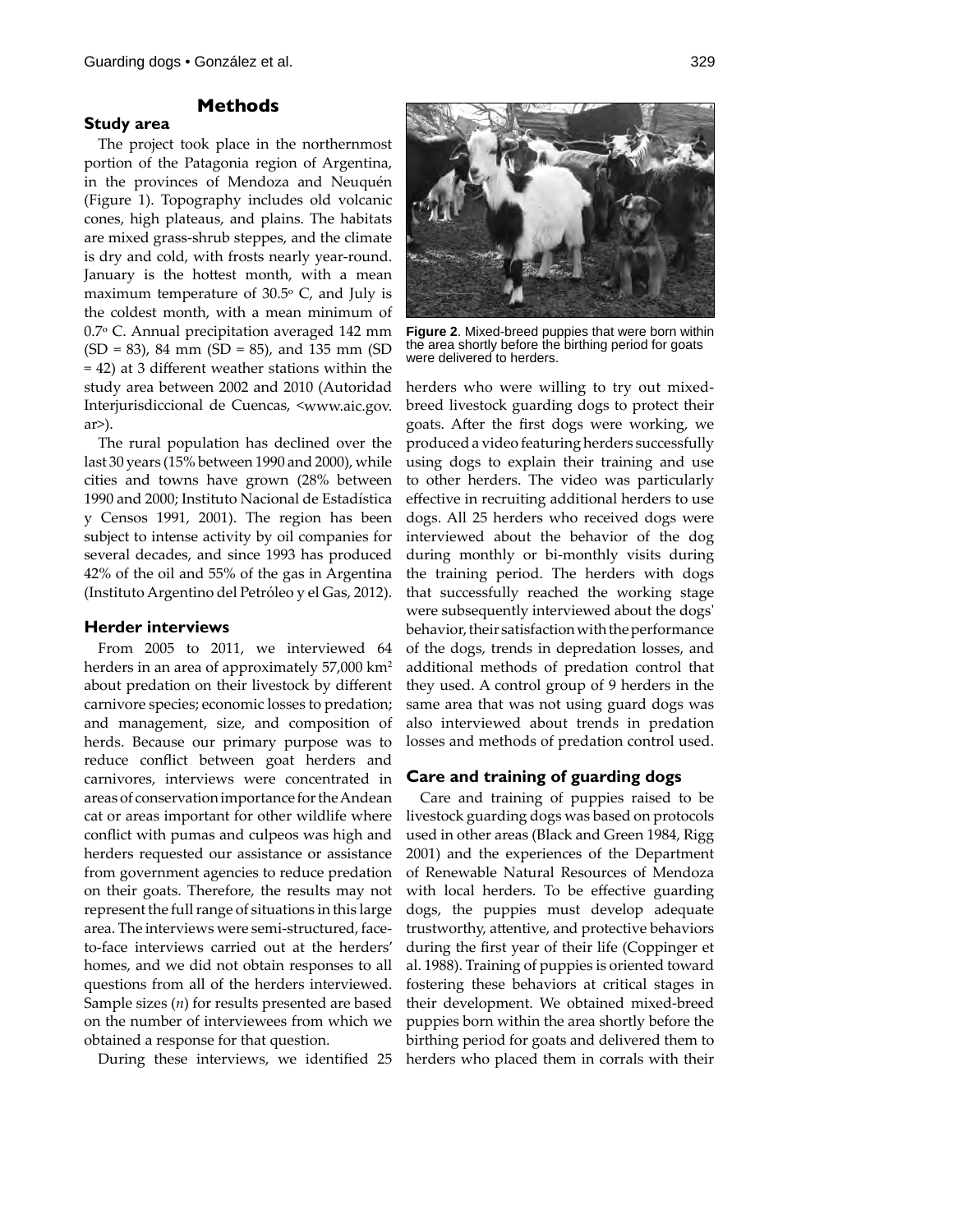goats (Figure 2). Puppies too young to eat solids were fed on goat milk and assisted with nursing directly from the nanny goats until they were big enough to do so themselves or to eat solid foods (Figure 3). Herders were instructed to keep the puppies in the corral with the goats at all times and to minimize contact with humans, restricting necessary contact for assistance in feeding and care to only 1 person. Adult goats were released during the day to forage, and puppies remained in the corral with kids until both reached 4 to 6 months of age. Then, puppies and kids accompanied the adults to forage on open range, with few or no fences. This style of management of goats during the birthing period was already practiced by these herders. Only herders who were willing and able to corral their goats at night for the first 4 to 6 months after the kids were born were provided with puppies. Dogs were fed herders' leftover food scraps, rice, or polenta, and occasionally commercial dog food. Once the puppy began to range with the herd, the herder had to take food to the dog every day.

 We provided veterinary care, vaccinations, and deparasitization during the first 3 months after delivering the puppies and every 6 months thereafter. We spayed 3 females at the request of the herder. During these monthly visits and subsequent follow-up visits, we observed the behavior of the dogs toward people, goats, and other dogs, and we interviewed the herders to determine if training was successful and if puppies were developing appropriate behaviors for guarding dogs.

We estimated the annual cost to a herder to maintain a dog based on the costs of drugs for annual deparasitization and vaccinations, fuel for 1.5 visits per year to a veterinarian, and the amount of rice, noodles, meat, polenta, and commercial dog food needed to feed a 15- to 18-kg dog for a year. For other dogs, herders generally administer parasite medications and vaccinations themselves and rarely resort to veterinary care. However, we included 1.5 visits to a veterinarian per year, assuming that herders may be more likely to seek veterinary care for these dogs that are providing them with an important service. Daily cost of food for dogs was based on current market value of 1 kg each of rice, noodles, meat, polenta, and commercial dog food, divided by the number of days; this



**Figure 3**. Puppies too young to eat solids were fed on goat milk.

amount of food would feed the average-size guarding dog 29 days. True expenditures of herders on maintaining dogs are probably less than we estimated, as herders rarely buy special food for the dogs, using mostly leftover food and unused portions of slaughtered livestock. We evaluated differences between puppies that became good livestock guarding dogs and those that did not with a Mann-Whitney U test to compare the age at which a puppy was delivered to a herder and a Fisher's exact test to compare the sex of the puppies.

# **Results**

# **Level of conflict**

Goat herds averaged 731 goats (SD = 1144, *n* = 37), and herders estimated a mean annual loss to predation of US \$2,446 (SD = 4047, *n* = 64). These costs represented an average of 9% (SD = 13, *n* = 38) of their capital in livestock, but ranged up to 63%. Economic losses were attributed mostly to cougars (64%) and culpeo foxes (10%), with 25% to unidentified carnivores, and an average of <1% to the small cats and the chilla fox combined (*n* = 64). Of 44 herders who responded to a question about what they did to limit losses to predation, 36% said they used some form of lethal control of predators, 27% corralled their goat herds at night, 11% corralled their herds during the birthing period, 14% used some other form of nonlethal control, and 11% did nothing.

## **Guarding dogs**

Between 2005 and 2011, we delivered 37 puppies to be raised by the 25 herders who chose to experiment with the use of guarding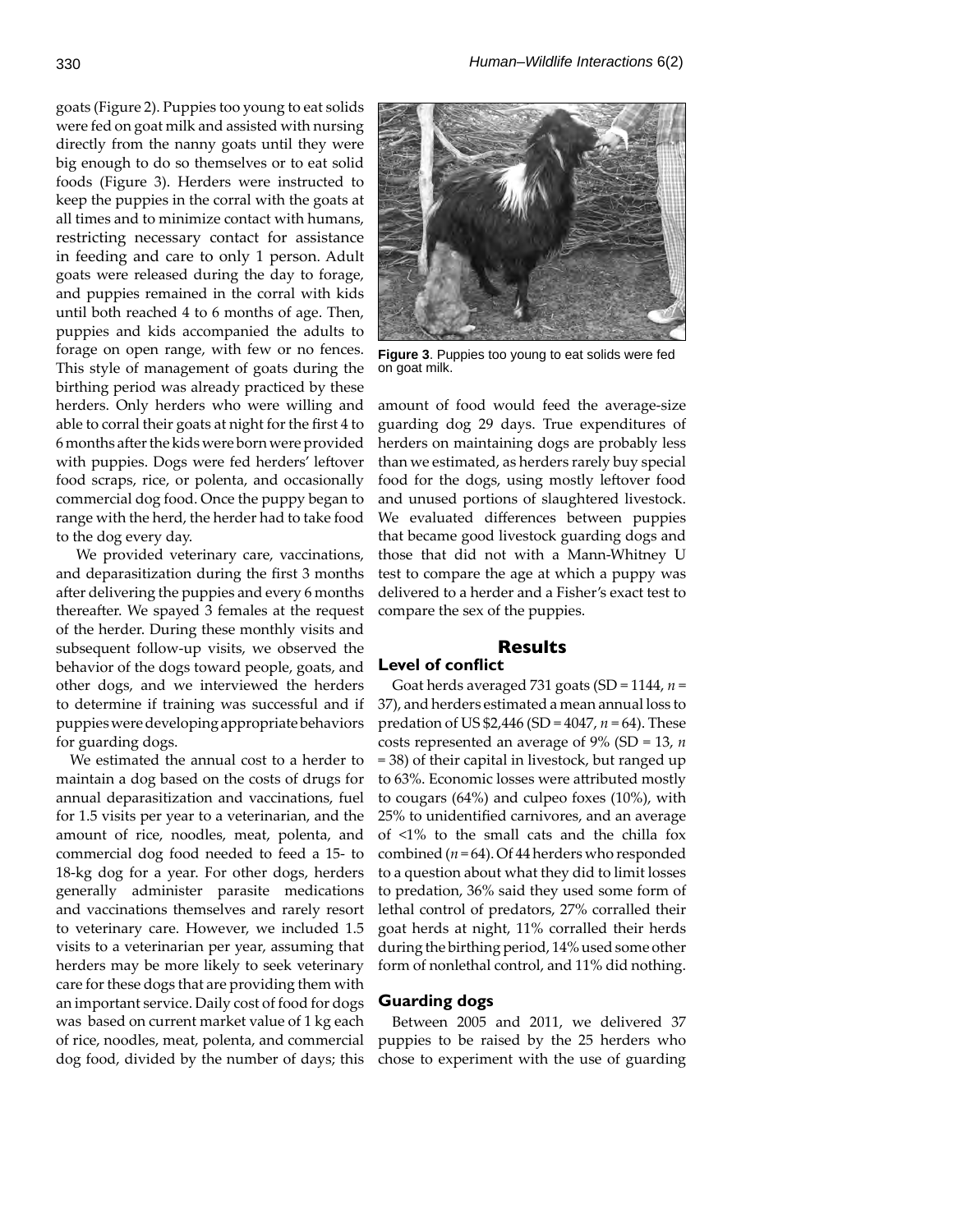dogs. As abundance of predators are spatially clustered, there was some clustering of herders willing to use the dogs. Each herder was given only 1 puppy per year, but some of the 25 herders received a puppy in >1 year. The sex (21 males and 16 females) of the puppy assigned to a herder was determined by availability of puppies of the appropriate age. As we did not recommend these dogs for large herds, the mean number of goats belonging to herders who were given puppies was lower ( $\bar{x}$  = 379,  $SD = 184$ , range 53–750) than the overall mean herd size. The mean age at which puppies were delivered to herders was 27 days (SD = 19). Ten herders successfully raised 16 puppies to the working stage. Of the 17 puppies that did not reach the working stage, twelve failed to bond with the goats, three died during the training period, one herded rather than guarded the goats, and in 1 case the herder decided during the training period not to use the puppy as a guarding dog. The most common cause for failure of dogs to bond with goats appeared to be too much contact with humans (8 of 12 puppies). In addition, two of the 12 puppies that did not bond with goats were not kept with the goats, and one was placed with the goats at 3 months, which is the upper limit of the age for forming social attachments (Rigg 2001). There was no difference  $(Z = -0.76, P =$ 0.46,  $n = 27$ ) in age of puppies at delivery to herders that did not adequately bond to goats (median = 13.5 days,  $n = 12$ ) compared to that of puppies that did bond to goats (median = 17 days,  $n = 16$ ). There was also no difference in the sex of puppies that became good working dogs compared to those that did not (Fisher's exact test, 2-tailed *P* = 0.47, *n* = 31).

Of the 16 dogs that reached the working stage, eleven became successful guarding dogs. The remaining five developed behavioral problems, with 2 dogs not staying with the herd (lack of attentive behavior), two attacking goats, and 1 dog herding rather than protecting the goats. Nevertheless, the herders considered that the dogs were being appropriately protective. Thus, of the 16 dogs that reached the working stage, fourteen demonstrated trustworthy behavior, fourteen were attentive to the herd, and all sixteen provided protection to the herd that was acceptable to the herder (Figure 4). Mortality of working dogs was 38% before 27



**Figure 4.** Most of the dogs that reached the working stage developed trustworthy behavior.

months of age (range 6 to 27,  $\bar{x}$  = 13 SD = 7,  $n = 6$ ). Two dogs were run over by cars, one was killed by feral dogs, one was killed by a neighbor, and two were killed by the herder when the dog began to attack the goats.

Two herders had dogs that only recently began working, so we interviewed 8 herders who have had working guard dogs. All of these reported reduced losses to predation with the use of a guarding dog. Six herders reported that they no longer killed carnivores, one never killed them and still does not, and 1 herder reported hunting predators but doing so less than before. We compared these responses to those of a control group of 9 herders who were not using dogs but were neighbors of herders using dogs and had similar size herds (range 50 to 600 goats). Of these 9 herders, eight reported higher levels of losses to predation than in previous years, while one reported no change in losses. All nine continued to hunt all carnivores in an attempt to control predation, six with the same effort as 5 years ago and two with more effort. Nevertheless, only four considered that the hunting has been effective in reducing their predation losses. Five of the 9 herders in the control group subsequently requested puppies to raise as livestock guarding dogs.

The annual cost to the herder of maintaining a dog was US \$ 183 (\$142 for food, \$3 for parasite medication, \$25 for vaccinations, \$12 for fuel for visits to veterinarian in nearest town), representing 7% of the cost of average losses to predation.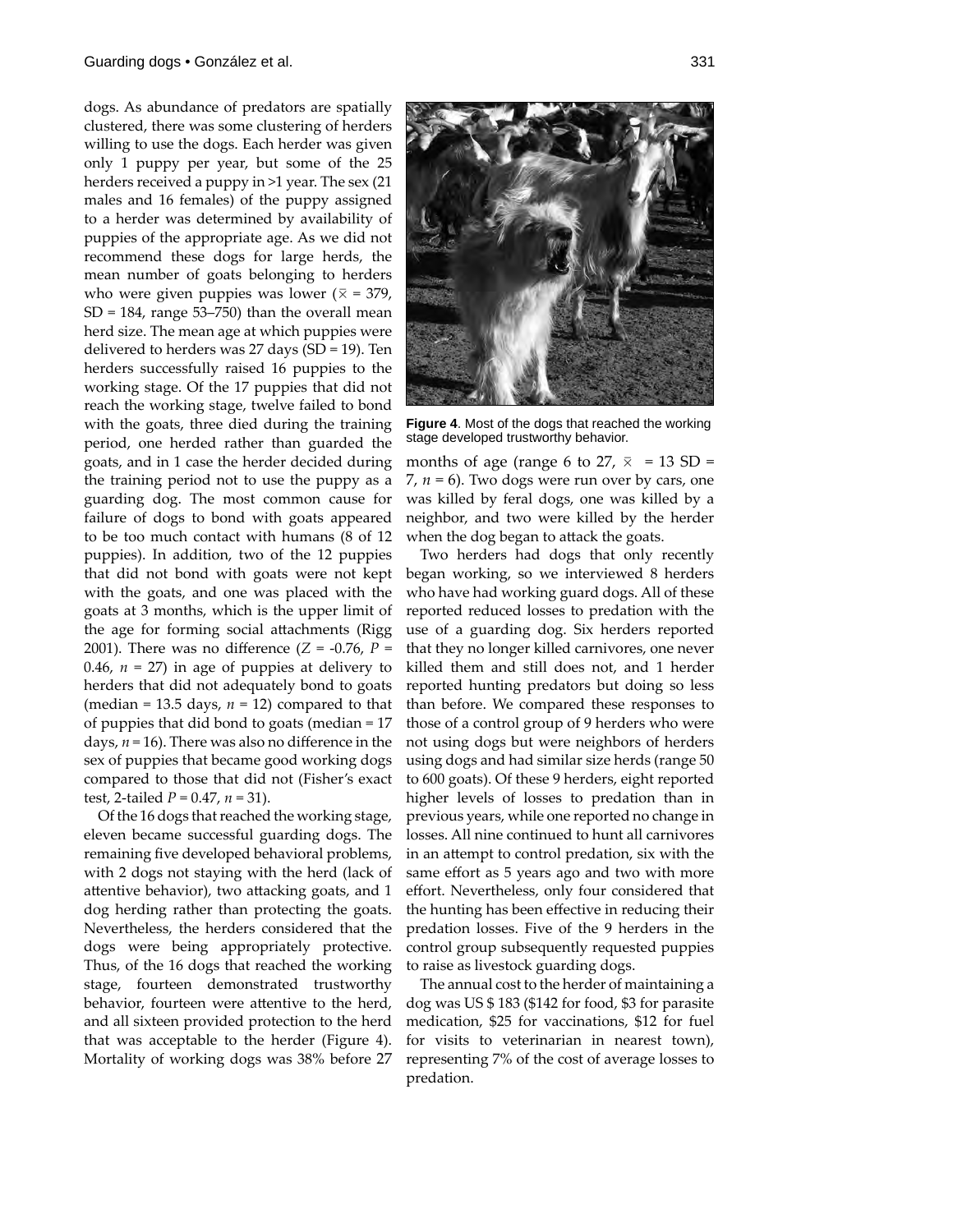#### **Discussion**

We conclude that mixed-breed dogs were effective in reducing both herder perceptions of predation losses and retaliatory killing of native carnivores by goat herders. Mixed-breed guarding dogs also reduced perceptions by the Navajo in North America of losses of sheep to predation by coyotes (Black 1981, Black and Green 1984). Empirical studies in the United States have demonstrated the effectiveness of purebred livestock guarding dogs in preventing predation by coyotes (Gehring et al. 2010*b*). Effectiveness of purebred dogs against cougars, one of the main predators in Patagonia, has not been empirically demonstrated. However, the herders' perceptions of the effectiveness of mixed-breed dogs in preventing predation by culpeos and cougars are as relevant to the mitigation of the carnivore-livestock conflict as empirical evidence (Coppinger and Coppinger 2005, Marker et al. 2005). Most of the Patagonian herders were convinced that their mixed-breed guarding dogs were effective against cougars. Most of the herders who were satisfied with the performance of their guarding dogs did not kill carnivores, indicating that guarding dogs can be a useful tool in the conservation of the Andean cat and other carnivores in the region.

Purebread guarding dogs performed as well as purebred guarding dogs in the United States: >80% of dogs were trustworthy; 49 to 80% were attentive, varying according to the breed; and 74% were protective (Coppinger et al. 1988). Although methods for evaluating these behaviors varied, Anatolian shepherd dogs in Namibia were 44% trustworthy; 88% were attentive; and 71% were protective (Marker et al. 2005). A large percentage of the puppies we monitored failed to develop social bonds with the goats. This percentage was not reported for mixed-breed dogs used by the Navajos or in studies of performance of purebred dogs, although Green (1989) reported that 55% of the 93 purebred puppies placed with sheep producers in a U.S. Department of Agriculture pilot program in the western United States either attacked or killed livestock. In our study, the failure of dogs to bond to goats seemed to be almost entirely due to improper training by the herders. Therefore, individuals or organizations seeking to implement the use of livestock guarding dogs should place

special emphasis on providing the appropriate opportunity for social bonding of the puppy with goats during the critical first 3 months of life. While the slightly older puppies appeared to do as well as those that were introduced before their eyes opened, it is more efficient to introduce puppies around 6 to 8 weeks of age, as they require less work for the herders and less human interaction.

Many herders who we interviewed were not willing or able to use livestock guarding dogs. The dogs need to be fed daily and need access to water. Herders who do not corral their stock at night (73%) need to visit the herd to feed the dog on a daily basis. Some areas are very dry and have no permanent water. Also, large herds spread out too widely on the open range, making it impossible for a dog to effectively guard the entire herd. Rugged areas, where goats disperse and become separated by topographic features (e.g., some goats on top of a cliff, others on the slope, others below the cliff), may also make it impossible for a dog to adequately monitor.

Andean cats appear to be most common in more rugged areas where, as described above, the use of livestock guarding dogs may be difficult or impractical. Therefore, they cannot be the only option employed for the conservation of this endangered species, especially where the need to stop their killing is particularly urgent. Nevertheless, mixed-breed guarding dogs may be a useful tool for mitigating conflict with this and other native carnivore species where environmental conditions permit, the system for managing goats is compatible with the training needs for puppies, and herders are willing and able to invest the time, money, and effort required to properly train and maintain the dogs.

#### **Acknowledgments**

We thank the U.S. Fish and Wildlife Service, Panthera Foundation, Disney Worldwide Conservation Fund, the Whitley Fund for Nature, and the Wildlife Conservation Network who helped fund this project. We thank E. Juan, J. Medina, L. Heidel, C. Marull, L. Rivas, R. Palacios, L. Lucio, F. Barro, N. Radovani, O. Monsalvo, M. Palma, S. Di Martino, H. Valdes, J. Gómez, R. Freire, S. Goitía, and A. Biondini for their help. R. Martinez, J. Fernandez, the Liz Claiborne Art Ortenberg Foundation, the Butler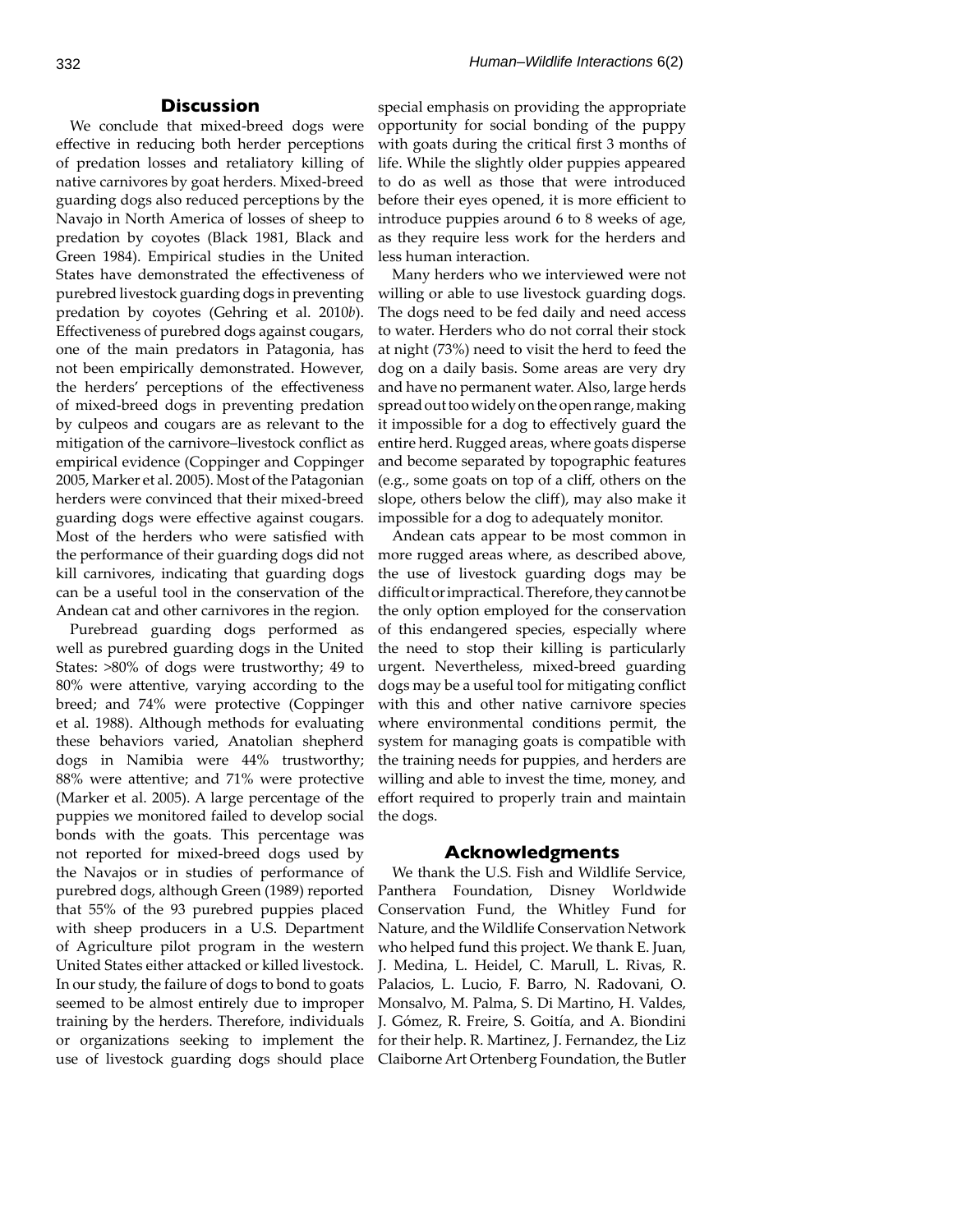Fund for the Environment, and P. Lineros of the Department of Renewable Natural Resources of Mendoza shared their valuable experience with livestock guarding dogs. Finally, we thank all of the herders who were willing to experiment with guarding dogs and share their experiences.

# **Literature cited**

- Andelt, W. F., and S. N. Hopper. 2000. Livestock guard dogs reduce predation on domestic sheep in Colorado. Journal of Range Management 53:259–267.
- Black, H. L. 1981. Navajo sheep and goat guarding dogs: a new-world solution to the coyote problem. Rangelands 3:235–237.
- Black, H. L., and J. S. Green. 1984. Navajo use of mixed-breed dogs for management of predators. Journal of Range Management 38:11–15.
- Coppinger, R., and L. Coppinger. 2005. Livestock guarding dogs: from the transhumance to prezygotic selection. Carnivore Damage Prevention News 9:2–8.
- Coppinger, R., L. Coppinger, G. Langeloh, L. Gettler, and J. Lorenz. 1988. A decade of use of livestock guarding dogs. Proceedings of the Vertebrate Pest Conference 13:209–214.
- Coppinger, R. P., C. K. Smith, and L. Miller. 1985. Observations on why mongrels may make effective livestock protecting dogs. Journal of Range Management 38:560–561.
- Cossios, D., R. S. Walker, M. Lucherini, M. Ruiz-García, and B. Angers. 2012. Population structure and conservation of a high-altitude specialist, the Andean cat *Leopardus jacobita*. Endangered Species Research 16:283–294.
- Gehring, T. M., K. C. VerCauteren, and J.-M. Landry. 2010*a*. Livestock protection dogs in the 21st century: is an ancient tool relevant to modern conservation challenges? BioScience 60:299–308.
- Gehring, T. M, .K. C. VerCauteren, M. L. Provost, and A. C. Cellar. 2010*b*. Utility of livestockprotection dogs for deterring wildlife from cattle farms. Wildlife Research 37: 715–721.
- Green, J. A. 1989. APHIS animal damage control livestock guarding dog program. Proceedings of the Great Plains Wildlife Animal Damage Control Workshop 6:50–53.
- Instituto Argentino del Petróleo y el Gas. 2012. Estadísticas interactivas de petróleo y gas. Buenos Aires, Argentina, <www.iapg.org.ar>. Accessed June 28, 2012.
- Instituto Nacional de Estadística y Censos. 1991 and 2001. Resultados provinciales de los censos de 2001 y 1991. Buenos Aires, Argentina, <http://www.indec.gov.ar/>. Accessed January 27, 2011.
- International Union for Conservation of Nature and Natural Resources [IUCN]. 2011. IUCN Red List of Threatened Species. Version 2011.2, <www.iucnredlist.org>. Accessed January 17, 2012.
- Landry J.-M. 1999. The use of guard dogs in the Swiss Alps: a first analysis. KORA Report No. 2, <http://www.kora.ch/en/publics/reports.htm>. Accessed June 27, 2012.
- Lauenroth, W. K., H. E. Epstein, J. M. Paruelo, I. C. Burke, M. R. Aguiar, and O. E. Sala. 2004. Potential effects of climate change on the temperate zones of North and South America. Revista Chilena de Historia Natural 77:439–453.
- Marker, L. L., A. J. Dickman, and D. W. Macdonald. 2005. Perceived effectiveness of livestockguarding dogs placed on Namibian farms. Rangeland Ecology and Management 58:329– 336.
- Martinez, F., J. C. Chebez, P. Berlanga, R. Yacante, and N. A. Nigro. 2008. Nueva localidad para el gato andino. Nótulas Faunísticas (segunda serie) 26:1–5.
- McGrew, J. C., and C. S. Blakesley. 1982. How Komondor dogs reduce sheep losses to coyotes. Journal of Range Management 35:693– 696.
- Novaro, A. J., S. Walker, R. Palacios, S. DiMartino, M. Monteverde, S. Canadell, L. Rivas, and D. Cossios. 2010. Endangered Andean cat distribution beyond the Andes in Patagonia. Cat News 53:8–10.
- Otstavel, T., K. A. Vuori, D. E. Sims, A. Valros, O. Vainio, and H. Saloniemi. 2009. The first experience of livestock guarding dogs preventing large carnivore damages in Finland. Estonian Journal of Ecology 58:216–224.
- Rigg, R. 2001. Livestock guarding dogs : their current use worldwide. IUCN/SSC Canid Specialist Group Occasional Paper No. 1, <http:// www.canids.org/occasionalpapers>. Accessed August 2, 2012.
- Rigg, R., S. Finďo, M. Wechselberger, M. L. Gorman, C. Sillero-Zubiri, and D. W. Macdonald. 2011. Mitigating carnivore–livestock conflict in Europe: lessons from Slovakia. Oryx 45:272– 280.